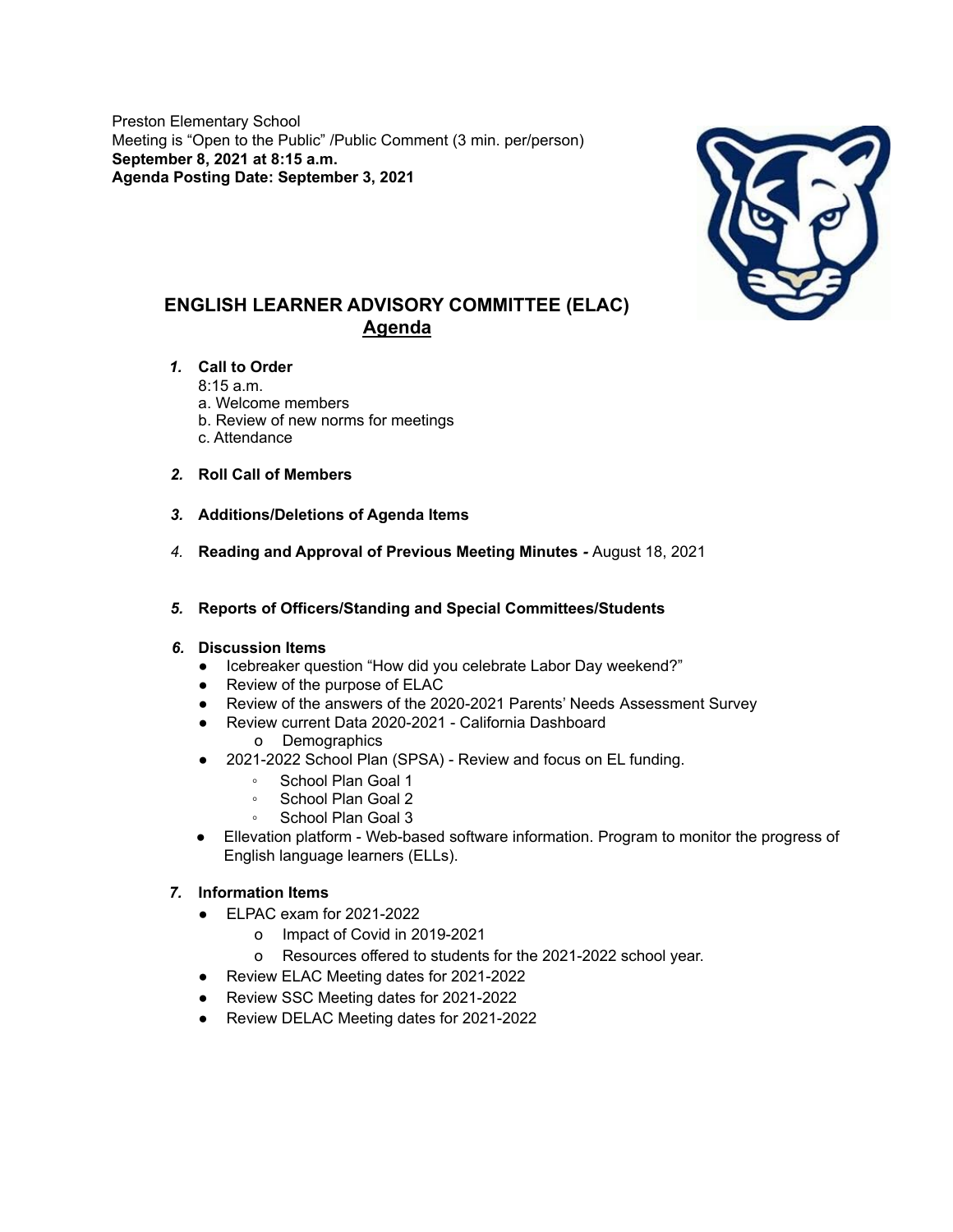- *8.* **Public Comment (3 minutes)**
- **9. Action/Consent Items** ◦
- **10. Unfinished Business and General Orders**
- **11. New Business**
- **12. Adjournment**

### **Next Meeting: Wednesday, September 29, 2021, at 8:15 a.m. in Preston Elementary School Cafeteria.**

In accordance with section 54953.2 of the Government Code, individuals may make a request for disability-related modification or accommodations, including, including auxiliary aids or services, in order to participate in a public meeting. Such requests must be submitted in writing no later than 12:00 noon three business days preceding the date of the meeting. Requests should be submitted to the attention of Monica Radcliffe-Perez, Principal.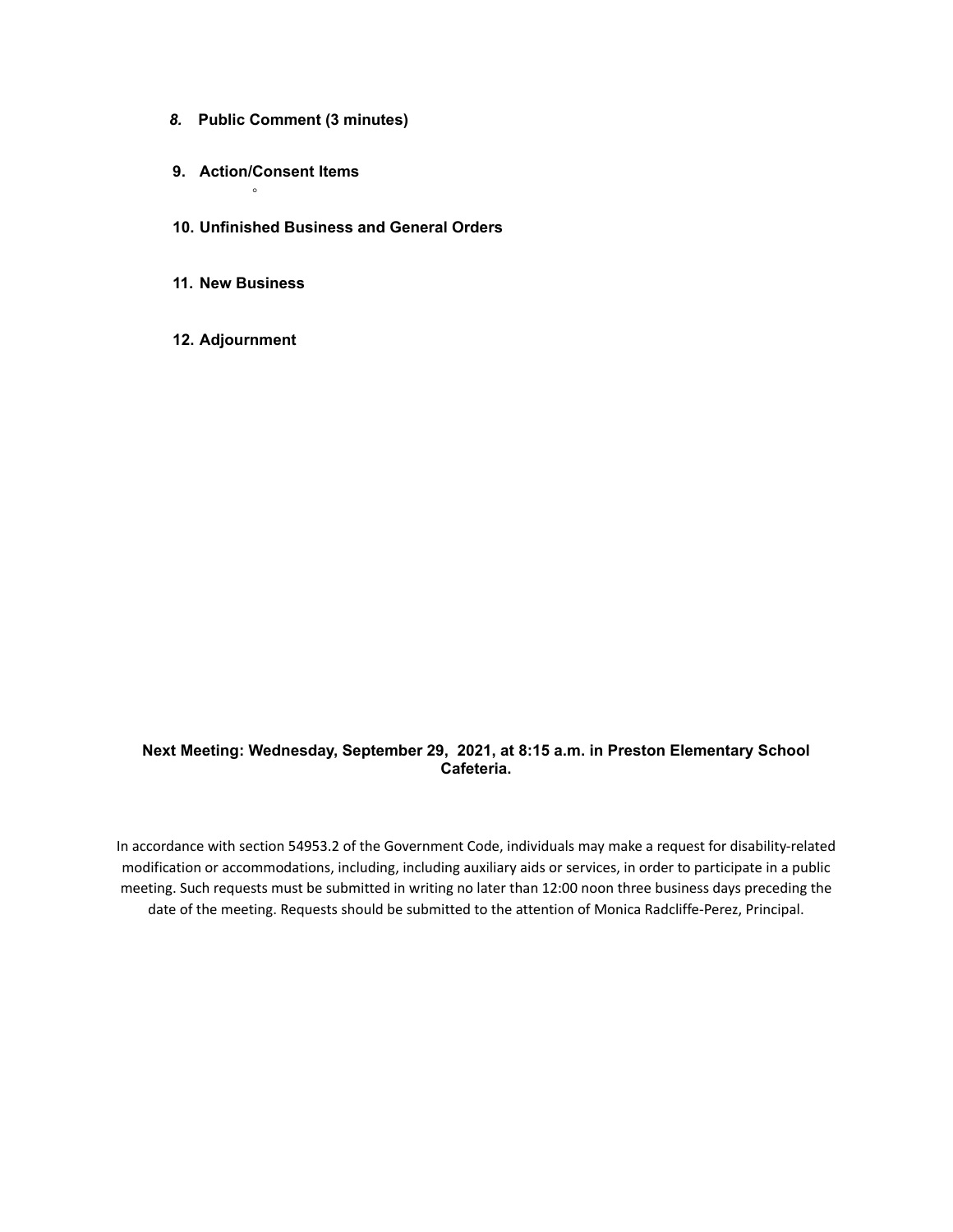Escuela Primaria Kelley Junta "Abierta al público" / Comentarios del público (3 minutos por persona) **8 de septiembre del 2021 a las 8:15 a.m. Fecha en que se anunció la agenda: 3 de septiembre del 2021**



### **COMITÉ CONSULTIVO DE APRENDICES DE INGLÉS (ELAC) Agenda**

**1. Llamada al orden/inicio de la reunión**

10:30 a.m.

- a. Introducciones
- b. Repasar nuevas normas para las reuniones
- c. Registrar asistencia
- **2. Pasar lista de miembros**
- **3. Artículos de la agenda para añadir/eliminar**
- **4. Lectura y aprobación del acta de reunión previa -** 8 de agosto del 2021
- **5. Reportes de oficiales/Comités fijos y especiales/Estudiantes**
- **6. Temas a tratar**
	- Pregunta rompehielos "¿Cómo celebraron el fin de semana del Día del Trabajo?
	- Repaso propósito de ELAC
	- Revisión de las respuestas de la encuesta de Evaluación de las Necesidades de los padres de 2020-2021
	- Repaso de 2020-2021 Data California Dashboard
		- Demografia
	- 2021-2022 Plan Escolar para el Desempeño Estudiantil (SPSA) Repaso y enfoque en Fondos de ELs
		- Plan Escolar, Meta 1
		- Plan Escolar, Meta 2
		- Plan Escolar, Meta 3
	- *Ellevation* Programa para monitorear el progreso de los estudiantes aprendices del idioma Inglés.
- **7. Temas informativos**